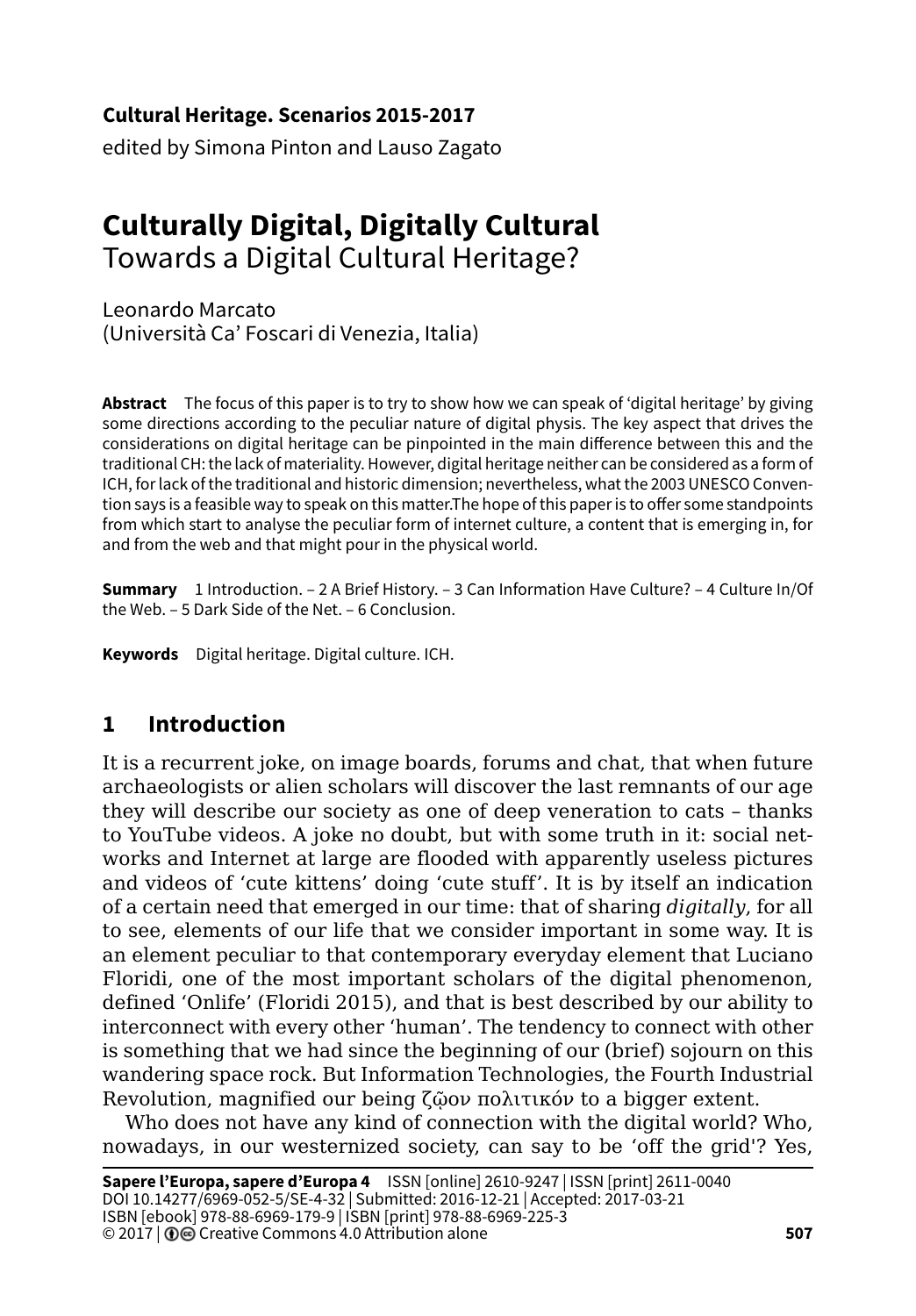social networks still allow people not to connect to them – which is a good thing. But even in the alphanumerical shape of a simple social identification number, like any kind of identity card or healthcare number, we are part of a strange, numerical and apparently immaterial world, where our beings are fractured into data for easier storage and management. Even the least connected of us is part of an interconnected society that grows larger and larger. In a certain sense, we see an advanced development stage of that 'noosphere' father Teilhard de Chardin (1964) foresaw in his studies, something akin to Floridi's 'infosphere' (2009): the collective consciousness of the 'human' is creating an interwoven structure that does not put itself on top of the existing society but merges with it. The role of 'new technologies' and the speed by which these are developed and spread prompted many philosophers, sociologists, anthropologists, and other scholars to reflect on a crucial problem: our human nature. This has sparked a heated debate on whether we can consider ourselves still part of humanity or if we are going towards a post-human future. While it is an interesting issue per se, and can be read in the direction of a New Humanism (Marcato 2017, 350-357) rather than an escape from the 'human', this paper is only partially related to this debate. What will be argued, here, is a contemporary theoretical challenge that I believe will be crucial in order to understand our relationship with the very technology we developed. The first draft of this paper was presented at November 2015's CESTUDIR Conference on the 'Cultural Heritage. Scenarios 2015' and tried to underline an issue rarely discussed in these specific terms: that of *digital cultural heritage*.

With this expression, I don't want to indicate the digitalization of existing CH, but the chance that the digital dimension of our lives can have the seeds – or even buds already – of something that we can identify as a CH *per se*, something produced in, for and from the Fourth Revolution, something the 'human onlife' can give to our reality as a whole. It is not an issue that can have a clear answer, a precise theorization. We can describe empirical phenomena we see, but we cannot fully grasp what is constantly moving, what we are living and experiencing with mind structures still related to past worldviews. But one of the best idea of philosophy is that of a discipline not adequate to find answers: it can only clarify questions and find what is the real question from which to start to inquire reality – and ourselves. This paper will then try to clarify what are the elements that might allow, one day, to speak about a digital CH. It is important to state that the focus of this paper will not be to provide a strict definition of 'culture' related to the digital. The debate on the very meaning of the world 'culture' is a much-frequented topic in the humanities and to venture in it would mean losing the direction towards which this paper has been written. Rather than limiting the sense of 'culture' here presented to a somewhat honorific term focused on some of the most refined assets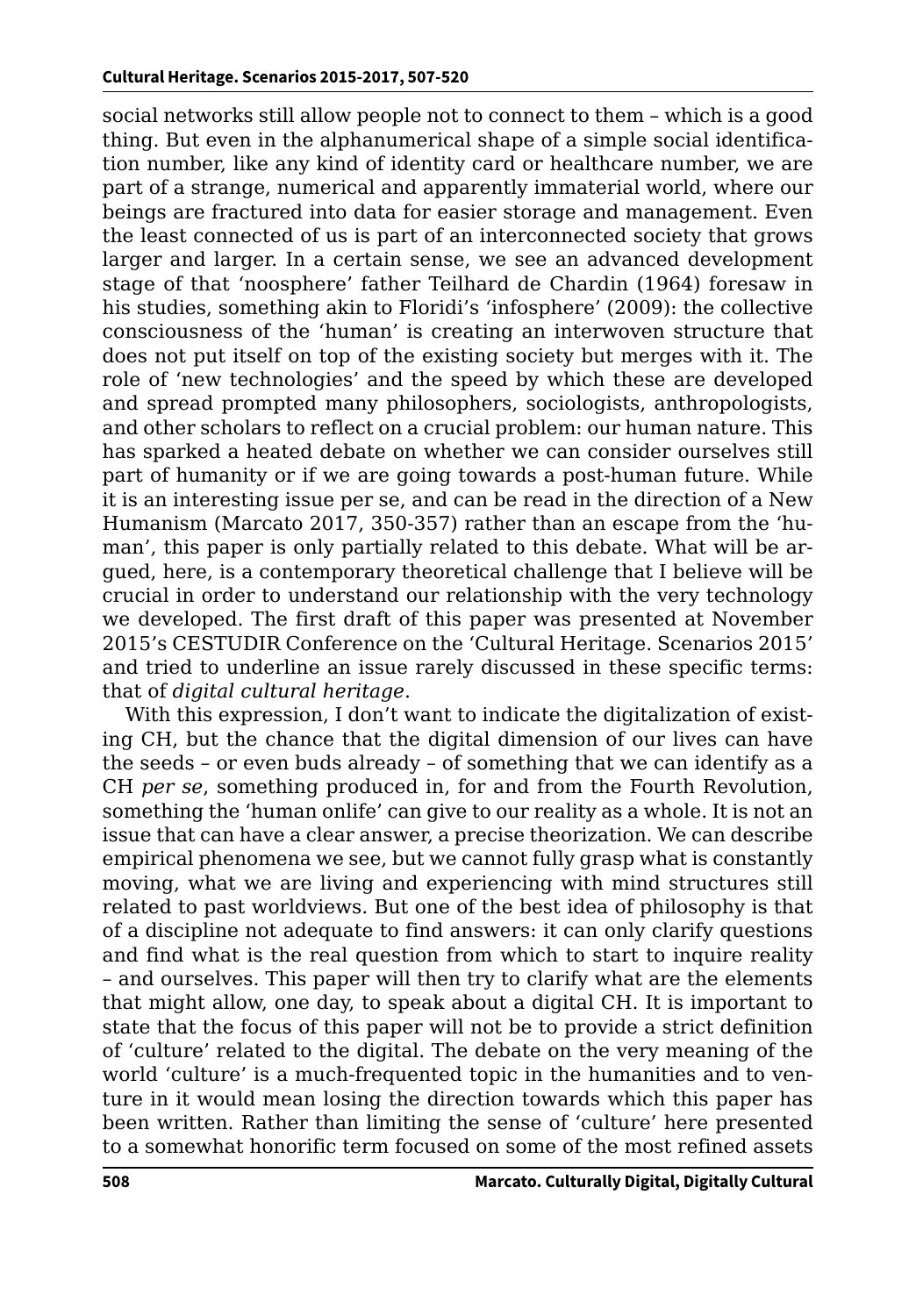of Human production through the ages, its sense can and will be understood mainly in the perspective of CH in order to propose the starting point of an ongoing research. Nevertheless, for reasons that will become manifest in part 3, a good normative definition of the world 'culture' to which adhere for the first steps of this paper can be the one proposed by Richerson and Boyd (2005, 5). According to them, culture is "information capable of affecting individuals behaviour that they acquire from other members of their species through teaching, imitation, and other forms of social transmission".

# **2 A Brief History**

With the words 'culture' and 'digital', contemporary studies on the subject usually want to point out the digitalization of an already existing culture in the form of images, texts, music, video or 'virtual tours'. Piracy and intellectual property damage are also an issue in these kind of studies, since the digital revolution brought forth a number of different ways to illegally copy and distribute cultural products. From the big music labels and movie companies to the single deviantart user that sees its freely distributed creative work stolen and sold for profit, it is something that encompasses a number of different situations. Legal and illegal fruition, open or restricted access are only a few of the various options available to those who want to dabble in the digital cultural production – options that defy the 'traditional' way to comprehend culture production and fruition.

These are questions and issues cardinal for the relationship between culture and the world of Information Technologies. We can safely say that everything started with the '60s hacker ethics, at the Massachusetts Institute of Technology (Levy 1984; Pekka 2001): the proposal of a modern society where information is freely distributed, where technology can be accessed by everyone and a lot of idealistic processes that, unfortunately, were not a bright example of self-fulfilling prophecy. Nevertheless, what were the dreams of those first pioneers of information society are now formalized in the Creative Commons licenses. Thanks to those, the possibility of open-access reached a kind of 'stable' reality that prompted father Antonio Spadaro to describe Wikipedia both as a "cathedral of information" and a "babel tower" (Spadaro 2005), and Linux as a "constantly self-writing Bible" (Spadaro 2010). If we approach this evolution of the culture in the age of information from a philosophical perspective, a number of critical points comes to the surface. These are similar to Benjamin's reflection on immateriality and synchronicity of the work of art (Benjamin 2013). Due to its nature, a work of art that uses the digital to be known to beneficiaries far away sees its nature mixed with that of the means by which it is known. The apparent lack of uniqueness of an artistic piece if conceived in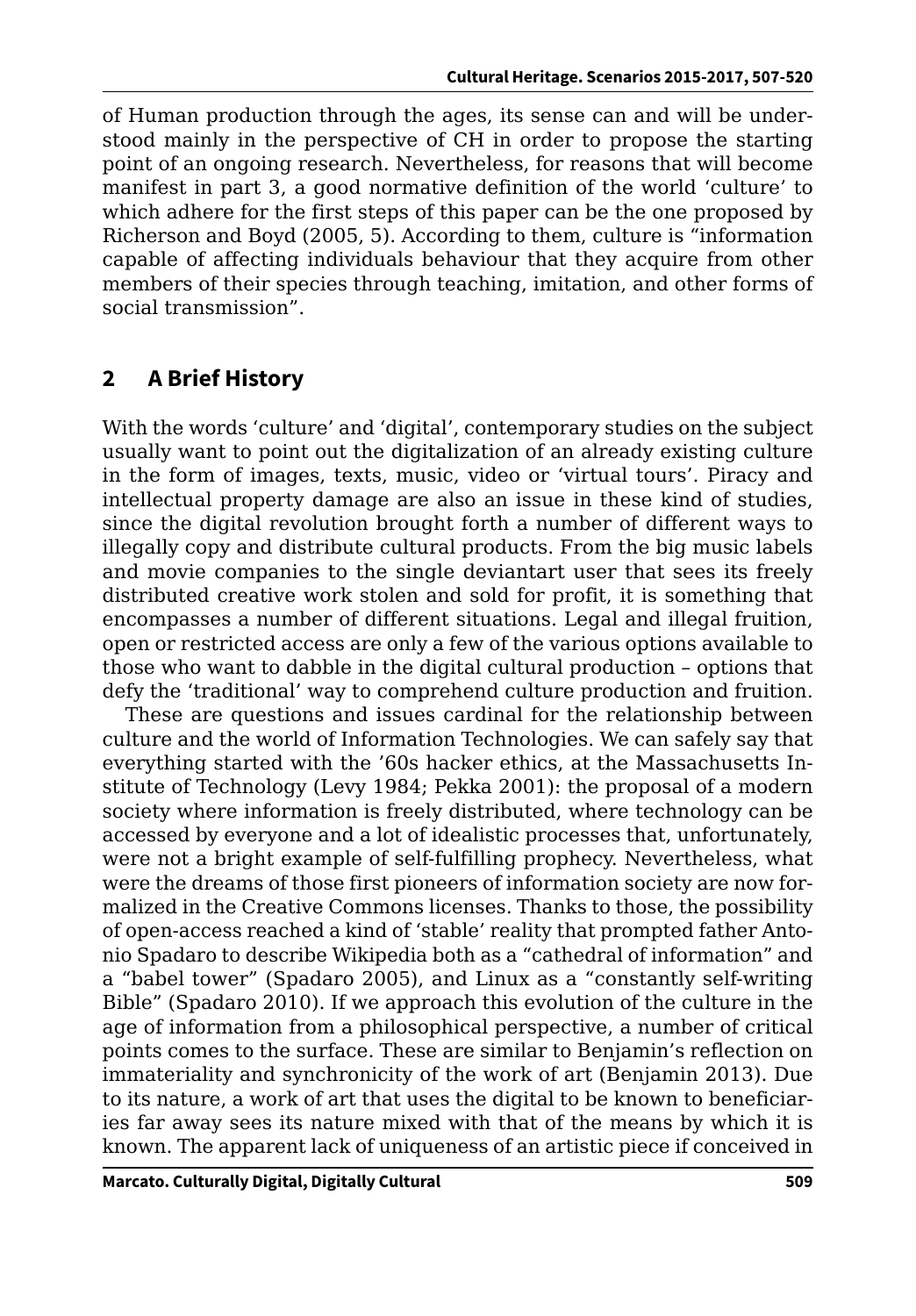the traditional sense that saw the birth of Warhol's pop-art, in the digital dimension more often than not becomes a betrayal of what *open access* wants to be, both in its ideal and its fulfilment.

Let's see the issue from a more colloquial understanding of the concept of culture. A piece of art created with a physical (or musical) medium is always enjoyed primarily through that medium. When digital media are involved, they are merely the medium through which the art piece is experienced. If I experience a painting by standing in front of it, my experience is direct; whereas if I experience it through a VR-enhanced medium, or an Augmented Reality system, I see it through that medium. It might be enhanced, maybe even presence-like, but it is still an experience of art through a medium - not so different, from a theoretical perspective, from what I could have experienced through a video, or a picture.

The same can be said if we shift from art *per se* and we take a broader perspective. A piece of CH can be experienced 'live' and through different media, from videos to books. Aikanã people paint their bodies, Claude Lévi-Strauss sees them and writes about them in *Tristes tropiques* and anthropology scholars see this element of their culture. Now a quick Google Image search can show hundreds of pictures of their body painting styles: again, the digital is a medium.

But can we consider the digital not only as a medium but something from which and in which peculiar forms of culture are born and find development *before* they are communicated?

Is there some form of digital cultural 'heritage', and not the mere passing of information Richerson and Boyd mentioned in their definition of culture?

Since its mass diffusion in the general population, Internet had forum, websites, boards, newsgroups and the like. Points of contact between users, digital places where those who inhabited the first virtual landscapes were filled by netizen culture's first examples. In these places, those who dabbled in the Web created codes and contents according to the rules that these nodes provided. Much like in the 'meat world', who spent time in these places acquired peculiarities proper of that places. With the astonishing speed of technological evolution, the web and its citizen evolved: boards became newsletters, newsletters became instant messaging programs. From the personal computers up to smartphones, what can be found on the net moved from the first ASCII art to the latest trending meme. But even if the main factor for the success of an 'expression of the web' is quantity over quality, that is, how many 'likes' and 'shares' it attracted, there are some kind of contents that stand out amidst the magmatic mayhem that is the sea of data in the Web. Those who conceive the Net not only as a medium to stay in touch with distant relatives or to participate mindlessly in the last social network trend but as a way to express fully their Human nature, have the chance to create something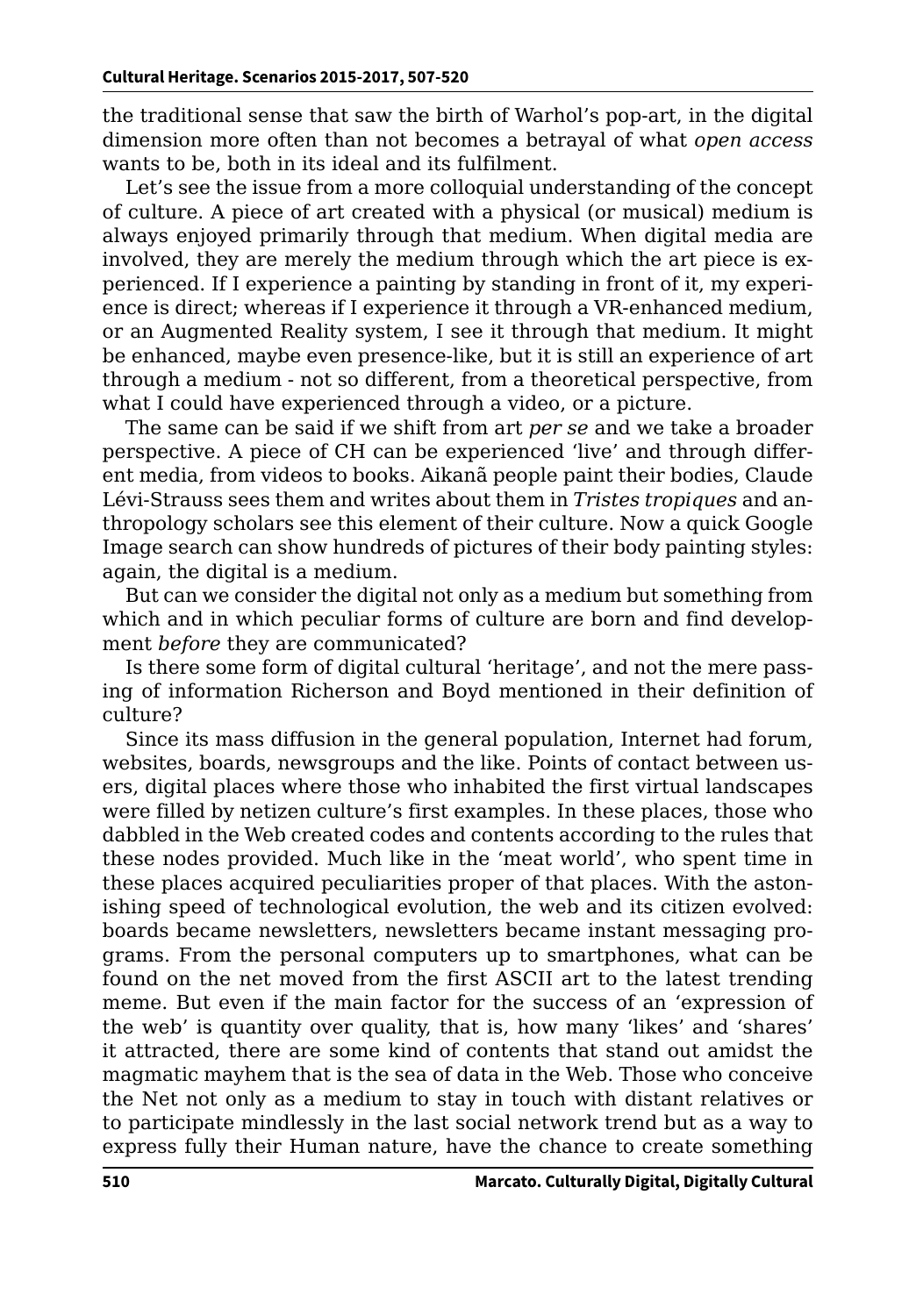more. What seems to be a cyberpunk utopia is, in fact, a well-known theoretical and philosophical mind experience. Pierre Levy (1997) presented the notion of *collective intelligence* in order to show how digital 'life' can create notions and concepts, feelings and ideas capable of being shared among those who participate of it. A decade after that, Clay Shirky's cognitive surplus wanted to show how the 'free time' spent in the net is a well-defined reserve of potentiality that can help every aspect of Human research and development (Shirky 2010).

Web's very nature allows those that want to provide interesting content to do so - and to earn a living with it. YouTube, deviantart, Patreon, Kickstarter, multimedia narrative, image boards are only few of the different ways that a 'content creator', that is someone who presents its work to Internet's audience, can use to push forward its creation. The cardinal dimension of these platforms, if we take into account the economic aspect, is no longer the mere producer-consumer dialectic but that of *interactivity*: content creators and spectators are in an interrelation similar to that established *temporibus illis* between patron and artist in the Renaissance. To summarize the mechanisms of these platforms: a content creator proposes its work, and if it is considered valid the public pays for it. If the result is commendable, or at least meets the patrons' desires, the funding is granted or extended, according to the differences between platforms. Between content creators and spectators, the relation bonds can be direct, establishing a community instead of an economic system. All of them speak, discuss, propose, interacts; the creator keeps authorial and artistic decision, but welcomes what comes from its community. Slowly (for internet standard, obviously) the sense of community grows stronger - up to the point that a shared system of cultural reference is established.

I am not referring to the bonds that can be identified in a primitive tribe or a well-defined ethnic minority or modern subculture. What I'm speaking about are cultural forms that without Internet *would have never been born*. They are established in the Web and its peculiarities of synchronicity, ubiquity and interrelation, in these are born and thanks to these they are spread. Contemporary society feels their influence well beyond the mere everyday aesthetic dimension; they mix with contemporaneity, with everydayness, but are easily discerned. Recognized, but not separated. And, most of all, go well over any boundary of space, time, culture. A culture that is born on the Web, on the Internet - and I stress 'born', since a lot can be forged and manufactured by spin-doctors and 'social media gurus' - is not confined by that. A single cultural piece made by a content creator can be experienced and appreciated by spectators on the opposite sides of the world.

And this is a very interesting point when, with an interdisciplinary castling move, we take into account the CH rights. UNESCO, in its 2001 Universal Declaration of Cultural Diversity, in the very first article states that "culture takes diverse forms across time and space. This diversity is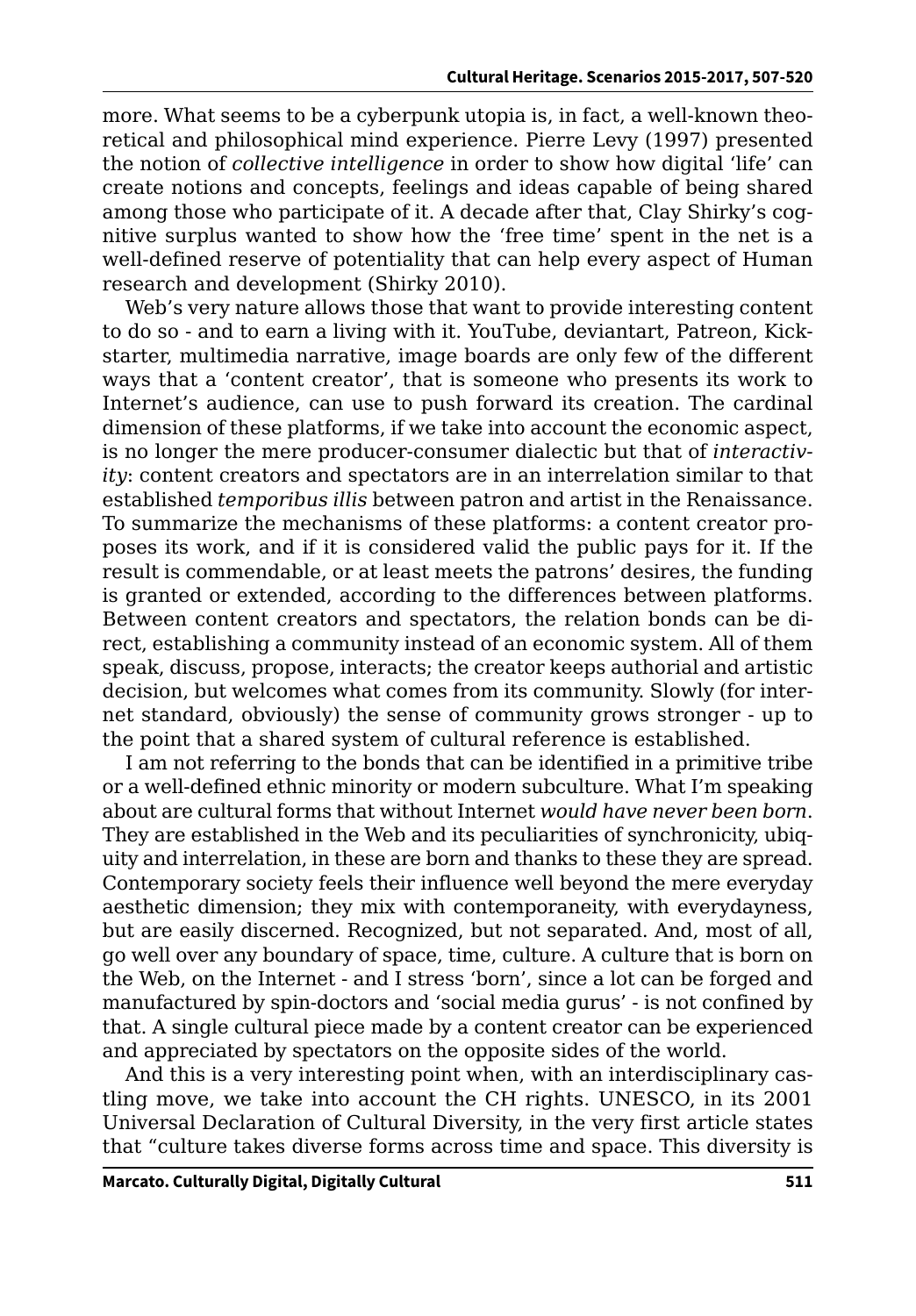embodied in the uniqueness and plurality of the identities of the groups and societies making up humankind. Source of exchange, innovation and creativity, cultural diversity is as necessary for humankind as biodiversity is for nature". Further down the declaration, article 8 states that "particular attention must be paid to the diversity of the supply of creative work, to due recognition of the rights of authors and artists and to the specificity of cultural goods and services which, as vectors of identity, values and meaning, must not be treated as mere commodities or consumer goods". Now, a cultural good, a cultural piece of work, even a work of art, when it is fully that and not conceived as a consumer good carries with itself a big or small freckle of the creator's living and identity – be it a single artist or a heritage community. It has been a focus of discussion exactly what constitutes an 'heritage community', and to what extent the physical and immaterial manifestations of the spirit of the Human are considered fully 'culture'. It has been and still is, as usually it is in these kind of Human inquiries, a matter of conventions. But can we see something like that in the communities and the productions that arise from the web, in this Fourth Revolution of Information? Or, to formulate the question in a more direct expression, can we properly speak of CH in the digital, a world where 'information' is the matter on which everything stands? I believe this is a question we have to approach, rather than try to answer. We are dealing with a phenomenon too liquid to have the chance, now that we are living it, to be answered correctly – or even critically. This is why I want to propose the question of digital CH and digital HCs not from an historic point of view or a legal framework, but as a philosophical problem, one that might start socio-anthropological inquires in order to have a better clarification. But as every voyage begins with a decision to depart, every inquiry start with a question.

## **3 Can Information Have Culture?**

The most important step to take in order to understand this question is to clarify first that this is not an issue related to media but to something that is more intimately connected with the digital dimension *per se*, and secondly what we mean when we speak about information in the digital dimension – thus expanding the definition of 'culture' that was given in the Introduction. Usually, this word is used as an abstract term for every kind of data, from texts to images to audio. Using the word 'information' in this way means to infer to it a quantitative meaning, useful to deal with Big Data or with more traditional IT issues. But it carries a broader meaning: information is also the 'data' inside our genome, for example, or the content of a phrase. We can safely assume two ways to conceive the term 'information'. The first sees the term 'information' as a wide container for every meaning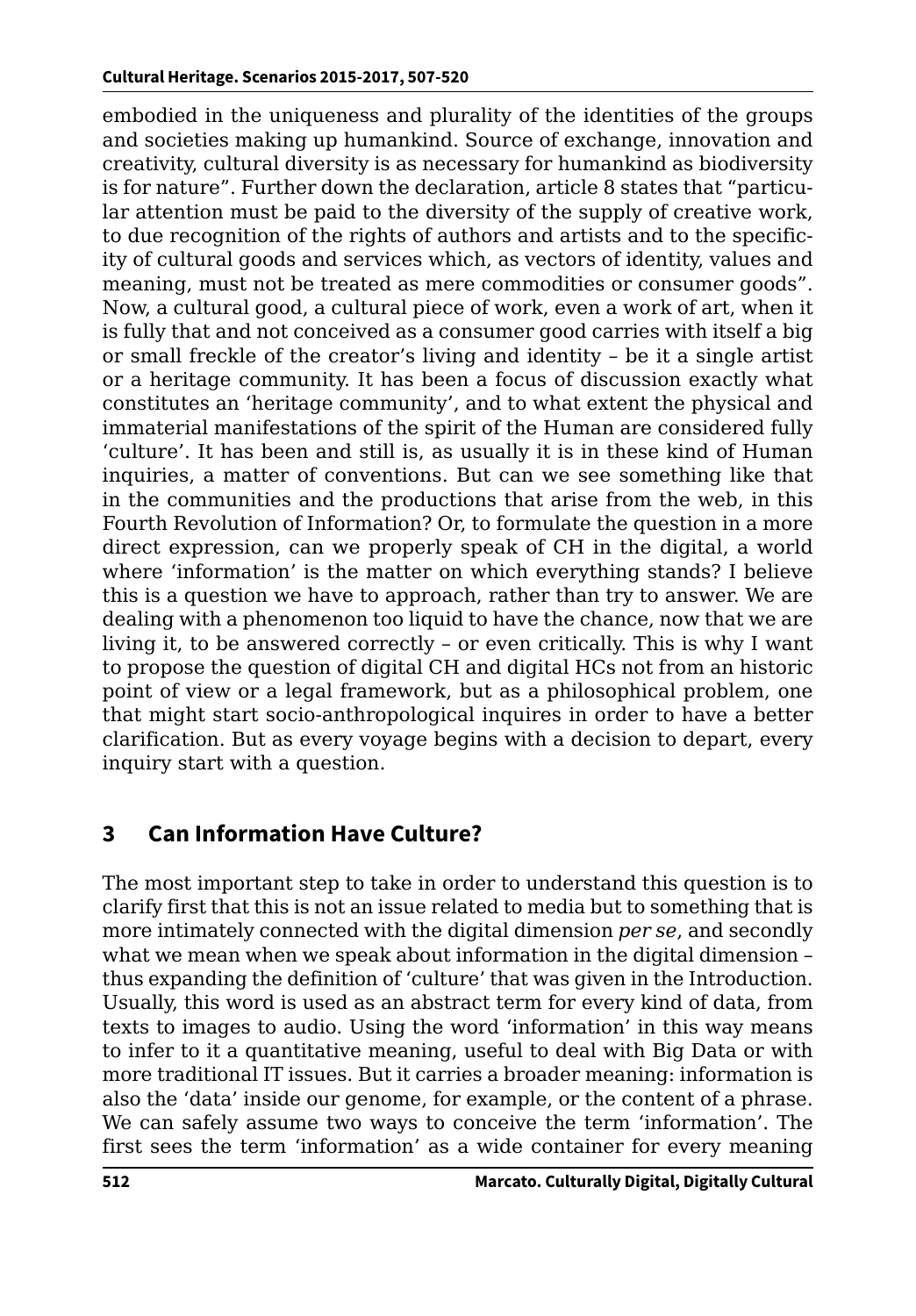that can be somehow conveyed through a medium. This way to conceive information shows culture to be both media and meaning conveyed: culture can push forth information about communities that created it and it can be the content of a medium. But this mechanism of transmission enhances the risk to see culture transformed into a consumer good to be exchanged and shared. We often see superficial attempts to convey cultural elements in the digital, be it budget websites or programs or smartphone apps, that fails to be effective. If a cultural content is not different, in its transmission, to a spam e-mail, then information is a medium on which we should act to allow culture to be safeguarded and preserved. In this direction moves the necessary and highly valuable attempt at a *digitalization* of existing culture to safeguard it from its loss - be it at the hands of time or during war-torn moments of our civilization. Thanks to the help of contemporary information technology, it might happen to have a Palmira site re-vitalized and experienced one day. What was destroyed by fundamentalist iconoclastic fury might live again, albeit in a different form. But this paper's main goal is not to endorse digitalization of existing culture to preserve it, nor the restoration of now gone cultural elements thanks to computing power. These are worthy goals, deserving to be endorsed, but to stress the already outlined question the goal here is different. As a matter of fact, philosophically speaking, this is the point where the differences between traditional culture and digital content start to blur. It all revolves around the second way to conceive the term 'information'. As Floridi's *Philosophy of Information* argues, this term can convey a stronger ontological sense than its (not denied, but enhanced) dimension of media and meaning conveyed (Floridi 2012, 10-17). Information can be conceived as the ground on which digital ecosystems grows and expand. If with that word we mean something theoretically stronger and ontologically defined, then 'information' is no longer medium or meaning conveyed but environment, *milieu*, framework in which culture grows and expands. One could even say that, due to the all-pervading nature of internet and wireless connection, digital is now immaterial part of that bioregion where, according to Panikkar, "men and gods have residence" (2001, 38); or that we now live in a constant interrelation with a wired version of Teilhard de Chardin's noosphere (1964). In our contemporaneity, we live and die tied to Information, and those who were born in a world with Google are already in their teens. For a considerable number of countries this means that the future generations will have a concept of immateriality different from that traditionally defined in contemporary ruler's and intellectual's mindset, for which digital's immateriality will be more *essential* than material forms (Hayles 1999, 19). Furthermore, the speed on which these changes happens is such that we cannot legitimately say how future generations will relate to the cultural production of their age - or ours, for what matters. This is another point in favour of digitalization of CH; but must be borne in mind when approaching the issue of a CH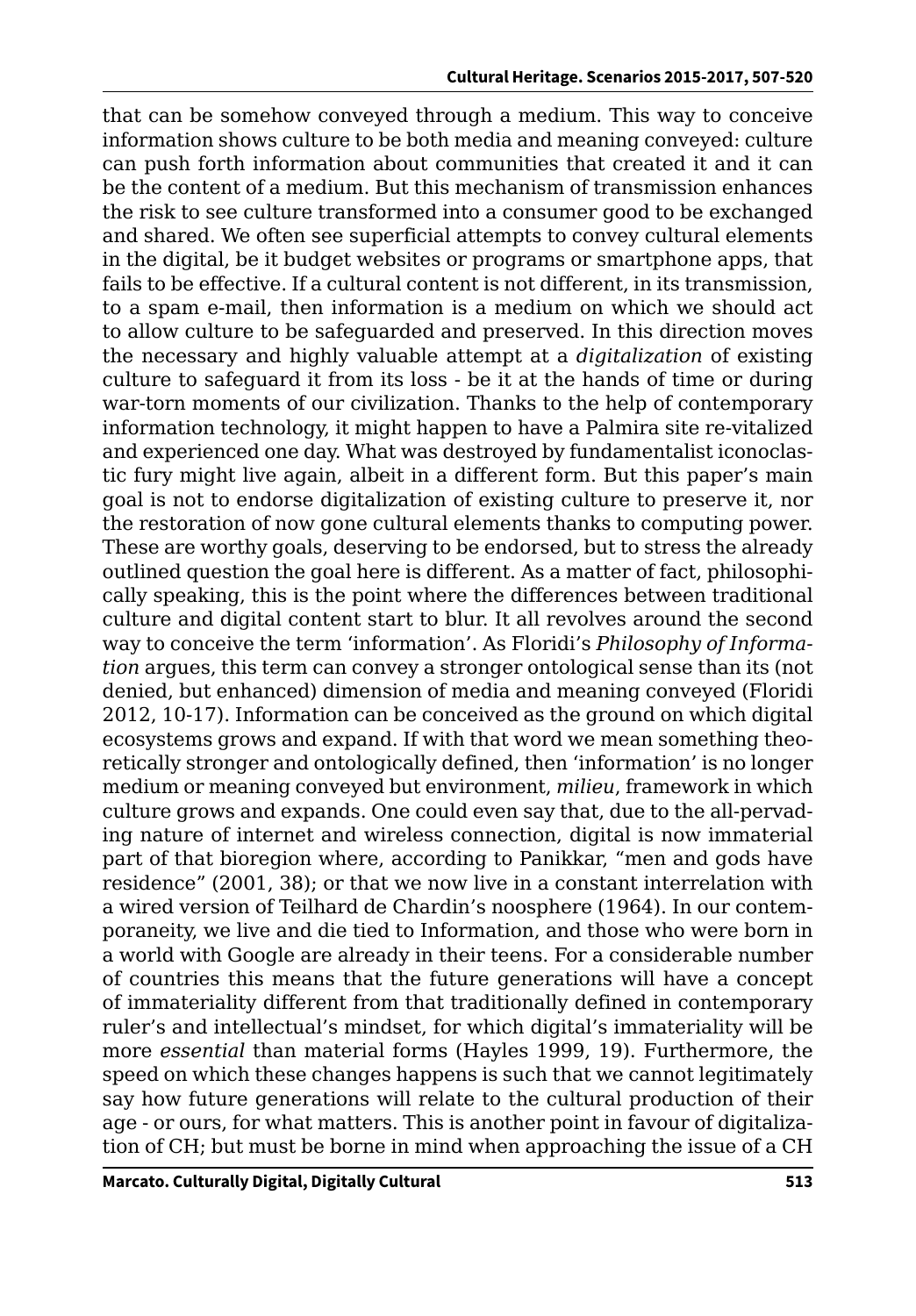that might be digital *per se*. The reason for such a warning is that CH that might emerge from the digital is not material in its original status; it might become so only in a second stage. Artists create digitally, with the help of proper programs and tools, their work of art. Only in a later moment 3D printing, HQ digital prints and the like transpose in the physical dimension what starts as a series of bytes. It might be said that the digital cannot exist without the physical supports that allows it to actually *exist*, but as has been argued, the nature of digital being (or *digisein*) resides in that hybrid nature of partial existence (Kim 2001). Those works of art exist thanks to a *relation* between themselves, their meaning, their media and the Human dimension that gives them value - a relation that, in the digital, becomes *interactivity*. And to reiterate a crucial point of the present argument, what is born from the digital without interaction is a mere consumeristic good, unidirectional presentation from producer to consumer. A sizable number of digital goods are of this kind: just think of the endless YouTube videos specifically created to cash thanks to that platform's monetization mechanism, or the so-called 'viral' commercial campaigns that to a trained eye and a critical mind are exposed in their venality. Here lies the difference: mono-directional relation versus conscious mutual interaction - or, in a word proposed by Panikkar, *inter-in-dependence*, that is the, mutual correlation of every shard of a whole (Panikkar 2012, 358-359).

Where 'traditional' CH sees this *inter-in-dependence* in the physical due to the constant re-enactment of said heritage, even when it is immaterial, the chance to see a digital CH must be conscious of its lack of materiality. In other words, to summarize the last paragraph's point, materiality's role in the digital falls on the shoulders of *relation* between users. Communities build their own cultural products, and have been since the net was born. If this will become a proper CH it remains to be seen; the chance is here, but not if it is ignored. But to limit the issue on art would be easy - after all, aesthetic disciplines already have the tools and native mindset to approach such changes in their field. This paper wants, again, to bring the problem on a wider scale, on culture at large. Thus, the questions: can Information have culture? And what are the peculiarities of this possible CH? I think we can say that what we are seeing now is only Fourth Revolution's latest act. We still have to see where this will bring us, as Humans and part of the world. With such a widespread diffusion of internet and informatics, Human sees its immaterial face changing in that mirror itself built not more than twenty-five years ago.

Immateriality is then a crucial point in inquiring about the chance of a digital CH. And I believe the 2003 UNESCO Convention, while focusing on the traditional ICH, can help in establishing the theoretical framework needed to understand the question that prompted this paper. The following points will try to give some indications on this, without providing a definite question for something that is intrinsically liquid and dynamic.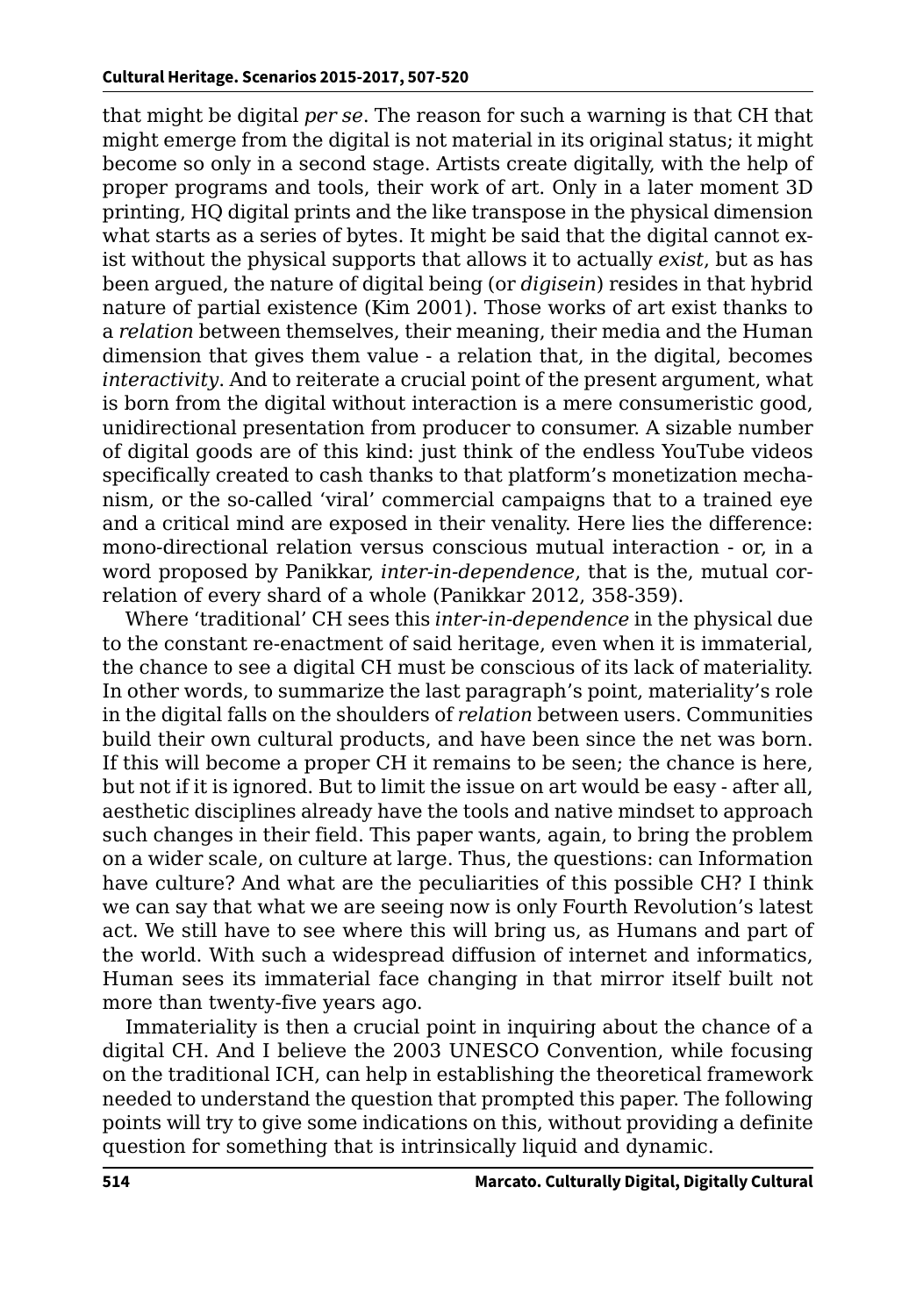#### **4 Culture In/Of the Web**

One of the focus of the 2003 UNESCO Convention was to establish an operational definition of ICH to proceed on its purposes and goals. ICH, to be defined so, must have the following tracts according to art.  $2(1)$ : 1) intergenerational transmission, 2) re-enactment by communities and groups in response to their environment, 3) be a signal of communal and individual sociocultural belonging, 4) it must promote cultural diversity and human creativity, 5) must respect basic human rights and sustainable development for its country or countries.

According to these tracts, it appears obvious that the chance of digital CH cannot be considered fully part of ICH. But through these points we can have a starting ground from which develop an understanding for the question at hand. Theoretically speaking they can give the backbone for the comprehension of how the empirical phenomenon of Internet generated content's impact on our society can be considered a new form of CH - albeit more liquid, instable, and harder to comprehend.

Let's start by dealing with the obvious: intergenerational transmission does not nor will ever happen in the traditional sense. Digital culture is thirty years old. Only now we can see the first generations born with Internet already fully available, and we might say that we are not dealing well with the phenomenon. The global aging of ruling classes affects both the understanding of digital native's mindset and the law-making process. The speed at which the change happens it's like Hammurabi and Guttenberg would have been only one generation apart. But now the first gamers are in their forties, the first Web-dwellers have married, the first content creators have children. Who was a young IT specialist during Silicon Valley's golden age is now a family man, and who grew up with analog modems sometimes find hard to relate with the internet of things. In some years, those who were born with broadband connection will be adults, and those who always lived with wireless will start high school. The mental framework is already different in these two population groups, just imagine the differences with their analogical forefathers. Who will remember, twenty years from now, that the 'save' icon comes from the first Floppy Disks? But, then, even now someone still invokes the 1990's Godwin's Law, also called *reductio ad hitlerum*. Humorous but true rhetoric formula first formulated by Leo Strauss (1976, 42-43) and then given an Internet life by Mike Godwin (1994) according to which the longer an internet thread goes, higher are the chances that Hitler or Nazi are mentioned, it is a recurrent truth in some most politicized comments sections. Furthermore, some late '80s memes are still around and returns when someone from Internet's 'old guard' reacts to new content with old ones. They resurface and are took up again by younger generations of users, finding new life in a cycle of forgetfulness and renewal.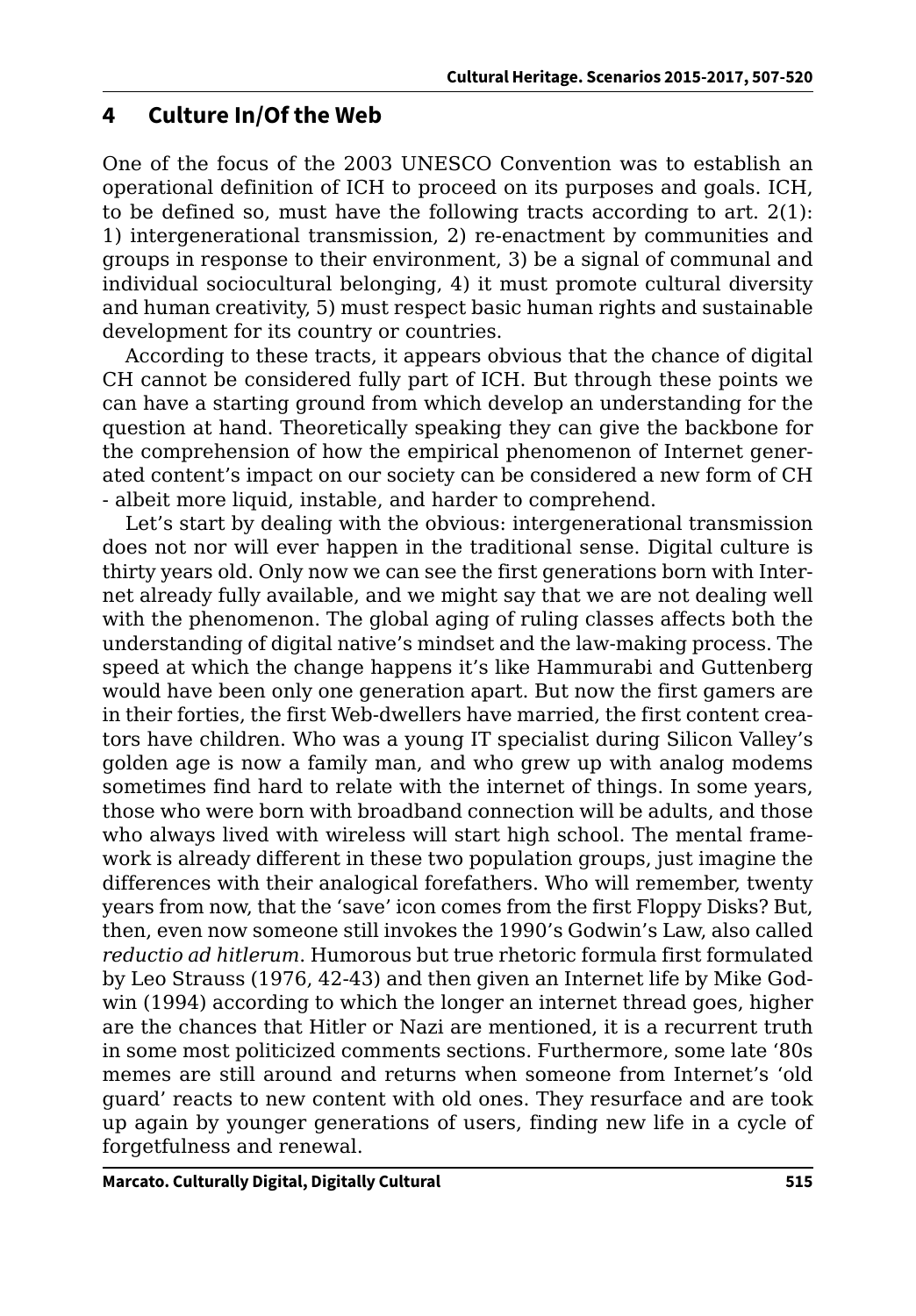I might present a lengthy list of these occurrence, but it would be just a catalogue, a collection of examples. But do return, they do come back - and sometimes, they just never go away and are somehow re-enacted continuously by users of both young and old generations. Just think about the classic smiley face: ':)'. The simplest of all icons in the digital expression, a colon and a closing bracket that looks like a sideway smile. For all its pervasiveness, we have a precise date on which it was created - or better, born: 12 September, *Annus Domini* 1982. Its father, Scott Falham, originally created it to help the transmission of humour in the first discussion groups in the Web.**<sup>1</sup>** The original thread presents a rather interesting account on what really happened during that golden age of primitive Internet diffusion and how politely creative were those pioneers.**<sup>2</sup>** That spirit is still present in some forums, but for the larger part of the Web the situation, as will be said in the last paragraph, is rather saddening. The continued use of that smiley can nevertheless be considered more as an element of, shall we say, how our written language is gaining a more ideographic format - but this is another question, that does not pertain to this paper. In order to better express how the re-enactment of digital CH might be considered a more structured example is in order. The last Star Wars movie, Episode VIII, marked the return of a traditional science-fiction saga - and a resurgence of new and old fan base. Since its announcement, an old still frame of the third movie (1989) of a famous character and his catchphrase ('It's a trap!') saw a massive increase of its usage - already well-established. Old fan already knew its meaning, new fans rediscover it, and all participate of its usage in the Net with full knowledge of its history. We have, here, some kind of *re-enactment* - albeit of that peculiar form that memes already have.

But memes and smileys are not the only kind of digital culture; they are just the ones more easily exploited by profit seeking and converted into commercials. Narratives, novels, design styles, artwork, image elaboration; but also, ways to play a game or even approaches to life as a whole. Each one of these can be more or less encompassing, more or less shared by communities that establish themselves online, and from their online dimension they take their *raison d'etre* offline. To make another example, in the last years a new video category appeared on YouTube: 'gameplays'. It consists mainly in the *youtuber* playing videogames, maybe with some curios element like the speaking tone or the different approaches to games. A considerable number of these are simple entertainment for the watchers, not much different from a movie, or a theatre, or a football match in case of e-Sports gameplays. Not much of these can be defined as 'culture'; sub-

**2** <http://www.cs.cmu.edu/~sef/Orig-Smiley.htm>.

**<sup>1</sup>** <http://www.cs.cmu.edu/~sef/sefSmiley.htm>.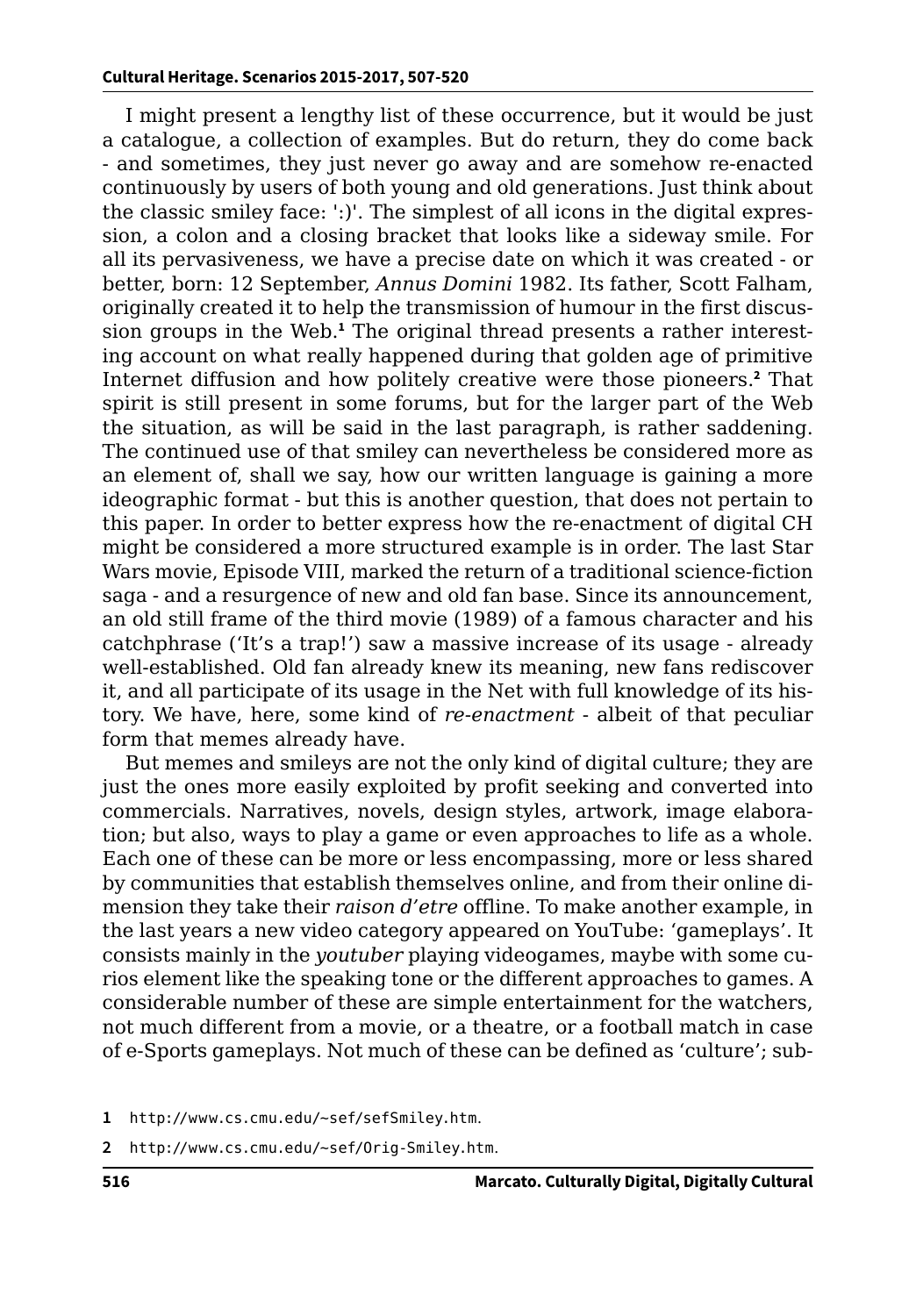culture maybe yes, but hardly part of the digital CH. But some of them, in relation to particularly deep and elaborate videogames, have developed a peculiar way of proposing their gameplay. They go beyond the mere act of playing a game, maybe funny; they approach aesthetics, philosophy, social messages, narration stiles, references. What they propose is a cultural content. They approach videogames not as a mere ludic instrument that might take from other arts to propose its own. What this approach underline is the paramount peculiarity of videogames as digital cultural products: the interactivity. Interaction between player/spectator is cardinal not only for their nature but also for the chance that they have in order to be fully considered Multimedia Interactive Operas. This interactive dimension of the videogame seep through YouTube videos to the spectators and create a sense of belonging. These communities of video gamers follow the content creator and their videos in adopting a different approach to the game. Different interpretations, different way of playing the same game and most of all the sharing of their impression and strategies cooperate in building a universe that might go over the original programmer's intent. Furthermore, players start to recognize themselves as part of a bigger community that shares the same values and approaches - or spectrum of approaches (Horde or Alliance, Blue Sentinel or Darkwraith, Hardcore, Casual or Conscious gamers and so on).

The almost endless possibility to access various sources of digital contents gives a new point of view on the promotion of diversity and creativity. This stems from the level of interaction that the Fourth Revolution allowed between digital denizens. Content creators interact with their spectators directly on a higher level than professionals from the more traditional media like cinema and television - with hilariously negative consequences when said media try to enter in the new digital field, as already said. That of webcomics is an equally interesting phenomenon. Not only a story's success or lack thereof but also its very development often depends from the constant interaction with readers. Readers that came from various cultural, national and religious backgrounds and that participate not only in the reading but also, to a certain extent, in its creation. Thanks to the rising of crowd funding platforms like Patreon and Kickstarter, this kind of support and interaction materialize an economic dimension for the creators that might arrive to gain an income from their activity in the Web. Thus, an Australian youtuber like Vaatividya interacts with European users and receive funding from American spectators, or an Italian cartoonist like Simone Albrigi started his career while in Japan. But I believe best example of these last two points, that is, how to conceive videogames, communities, interaction between spectators and content creator, and the rising of a different culture, is Italian youtuber Sabaku no Maiku. Since the first videos he declared that his ideal of community would be a cultural change towards a more conscious approach to videogames as interactive art - and he still stands behind this ideal.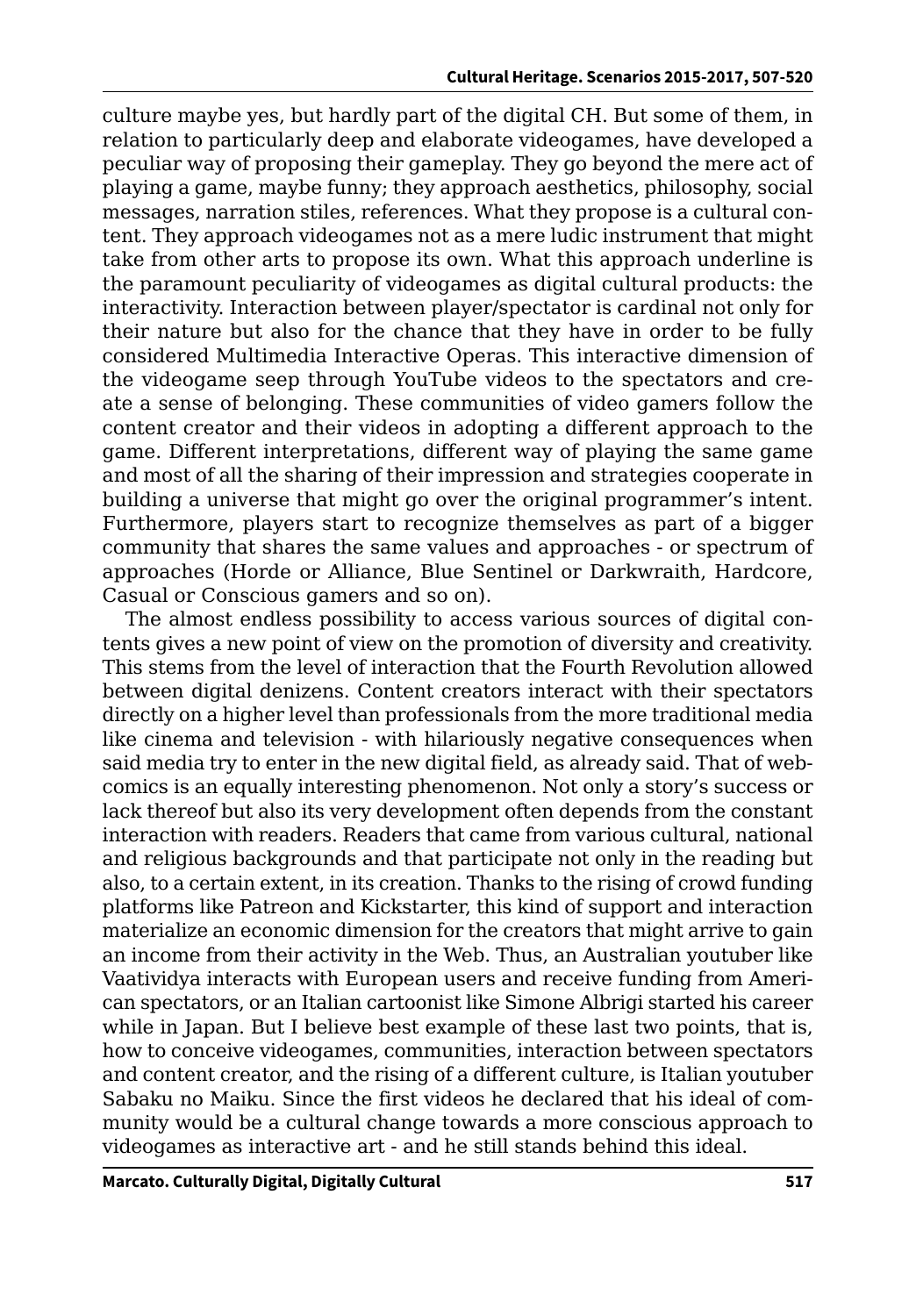#### **5 Dark Side of the Net**

But if the most noticeable difference between the chance of digital CH and ICH is through human right's issues, broadly understood. On one side, we have the chance to share and communicate without limits of space and time: this gives contemporary netizens the chance to explore different cultures and ideas. But, as Umberto Eco recently said, 'internet gave voice to stupid people'. It is what I call the 'dark side of the Net'. It is something very distant from being the bogeyman that the attempt at a web governance are trying to control. It can be that crusades against actual and real problems of Internet, like cyberbullying, discriminations, hoaxes etcetera, fails because they tend to forget that even the digital is made and lived by and for the 'human'. But the same virtues that animate the digital can give birth to its worst flaws. The immediacy of information and discourses and the chance for everybody to let their voice heard mean that every opinion can be heard. Freedom of speech transforms into freedom to insult, hoaxes and anti-scientific movements gains power and resonance, and even a small number of voices can raise so much ado about nothing that government bodies follow their complaints. It is something almost self-evident if we consider the comment sections I mentioned briefly: those cannot be considered some form of culture in any way. They are no more than a claque for a political or social ideology, that must be examined and (in a way) respected but without confounding what is a more or less controlled discontent container with a proper element for culture. There might be a high number of examples in this fifth point too, as studies have shown that is a phenomenon strictly tied with how phenomena peculiar to television are now spreading on social networks (Mintz 2002). I will limit myself to only a case: the so-called *Men's Right Movement*, a mindset lately on the rise. According to this way of thinking, feminist movement's conquests in civil rights, from the right to vote to abortion, from the fight for equal opportunities to birth control programs, are nothing more than a way to repress, control, and subdue male sex. Those who follow this mindset are usually characterized by an unusually high verbal violence tendency and they operate discrimination and personal attacks towards those who identify as their 'enemies'. These attacks and violent tendencies are limited to the Web, usually, and are almost never brought on directly - but can create heavy discomfort to the targets that will see their personal information divulged and privacy shattered. I believe this is the higher problem that we can face when approaching the issue of a digital CH: what we can see is only the start of something different. For now, we have the same errors - amplified beyond space and time limits, with a resonance that pervades all the Web. But there are glimpses of a different landscape, at the end of the trolls' lair.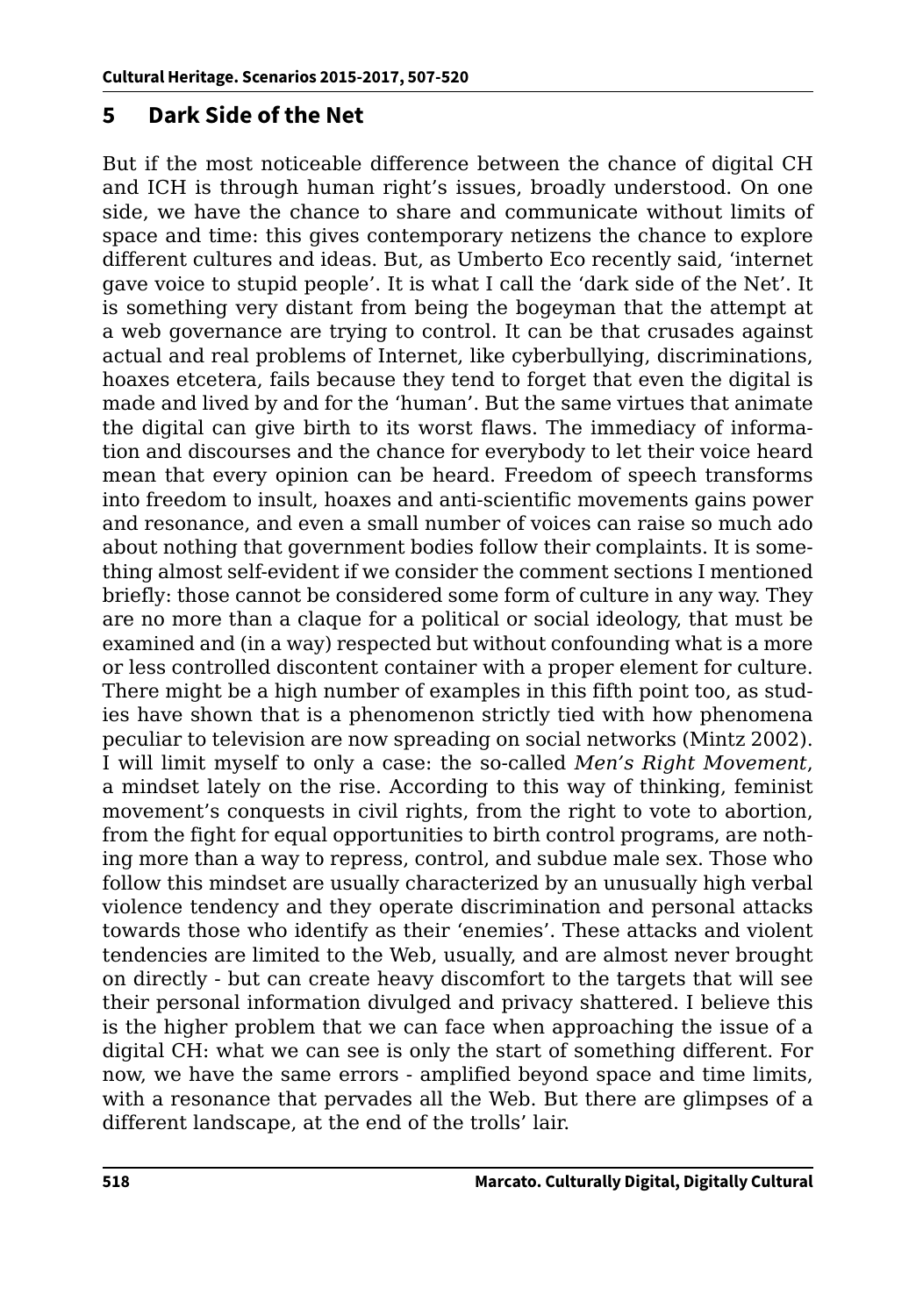#### **6 Conclusion**

This paper started by forwarding a question: can we talk about a digital CH, a proper cultural dimension that pertains to the Fourth Revolution *per se*? In all fairness, an unambiguous answer to this question cannot be expressed - yet. The speed is such that maybe the next generations will be able to identify correctly what are now the first sprouting buds of something that we cannot even imagine. But these radical seeds are nevertheless harbingers of problems that we face now. In order to examine these issues, the difference between information as medium and meaning transmitted and information as ontologically defined has been laid out. This last concept of information is the one that can help the understanding of digital CH: an information ontologically defined by interrelation and interaction between users and an environment where space and time are no longer restrictive qualities. It is here that digital culture is born and it is here that its first buds are present; but crowd funding platforms, narrative newsgroups, video gaming communities still cannot be example of a proper digital culture and digital heritage. This is why this paper tried to express five cardinal points of discussion on which a philosophical analysis of the question can be grounded in its first steps. Points of discussion born from the 2003 UNESCO Convention, the first clear formulation of a CH that is not limited to materiality, like the digital. It does not want to be nor it can never be, now, a proper answer to the question; it is only a proposal, the first lineaments of a larger argument. But approaching this issue, this argument, must be a critic and conscious effort, far from being influenced by technophobic thought or plastic and silicon utopias. It is a continued effort, but that nevertheless it must be done; maybe, one day, the future archaeologists will look at our attempts to understand what we are living now and laugh at our naivety. Or maybe, they will appreciate what we tried to do to proceed on our human path.

#### **Bibliography**

- Benjamin, Walter (2013). *L'opera d'arte nell'epoca della sua riproducibilità tecnica e altri scritti sui media*. Trad. di Giulio Schiavoni. Milano: Bur.
- Floridi, Luciano (2009). *Infosfera. Etica e filosofia nell'età dell'informazione*. Torino: Giappichelli.
- Floridi, Luciano (2012). *La rivoluzione dell'informazione*. Torino: Codice Edizioni.
- Floridi, Luciano (ed.) (2015). *The Onlife Manifesto. Being Human in an Hyperconnected Era*. Springer Open 2015. URL [https://www.academia.](https://www.academia.edu/9742506/The_Onlife_Manifesto_-_Being_Human_in_a_Hyperconnected_Era) edu/9742506/The Onlife Manifesto - Being Human in a Hypercon[nected\\_Era](https://www.academia.edu/9742506/The_Onlife_Manifesto_-_Being_Human_in_a_Hyperconnected_Era) (2017-12-15).